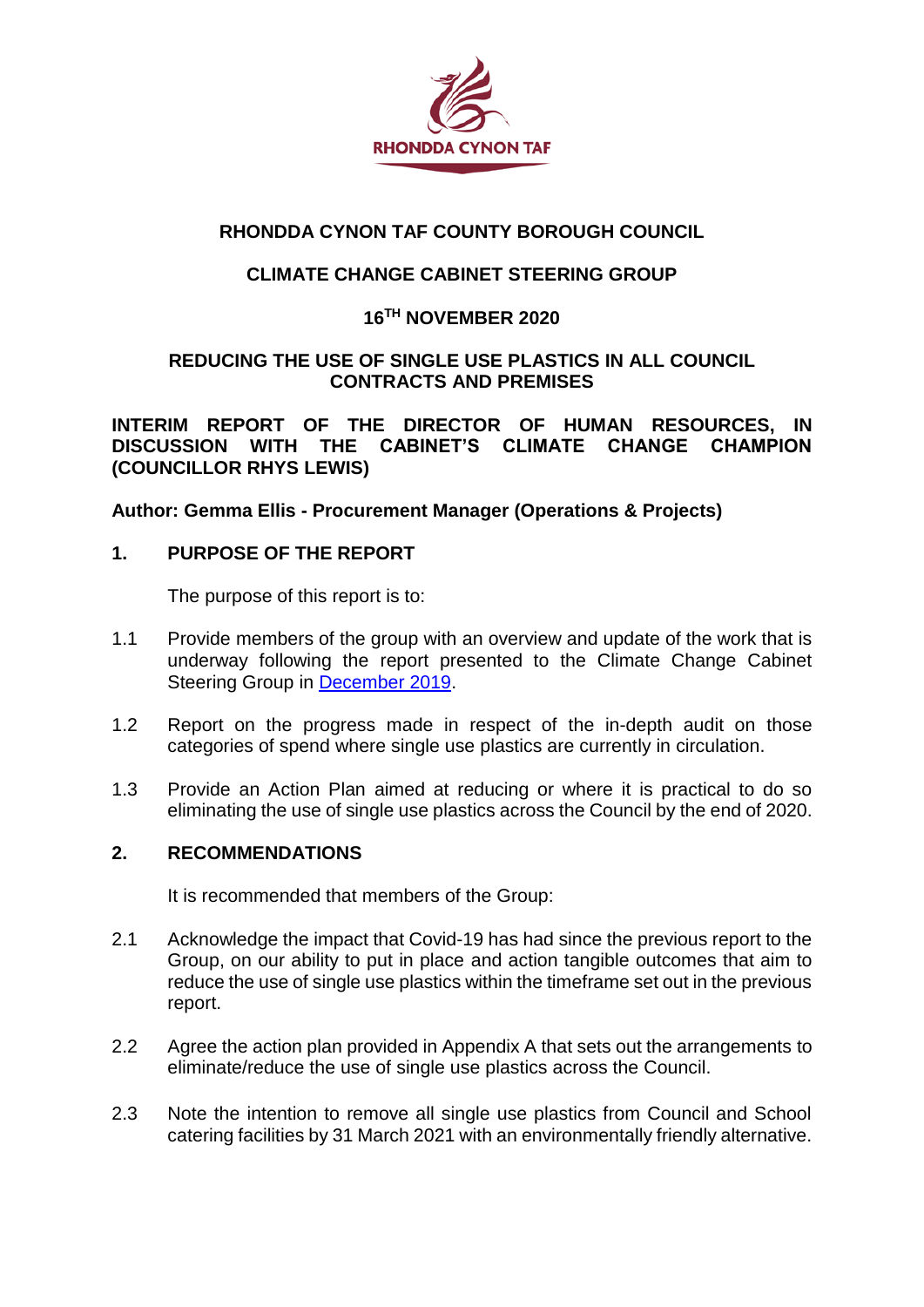

#### **3. BACKGROUND**

3.1 Within the previous report, the concept of the Waste Hierarchy was introduced. Those areas where single use plastics were identified as being in use were set out, along with some lessons learnt having identified some instances of alternative products having been piloted. The following actions were listed:

#### **ACTION 1**

**Undertake a full audit of the categories of spend, with the aim of quantifying volumes.** 

#### **ACTION 2**

**Review this data and overlay the Waste Hierarchy principles.**

#### **ACTION 3**

**Report back following the in-depth analysis, and propose appropriate solutions that support the objective.** 

- 3.2 Whilst the interruption that resulted from the Covid-19 outbreak has hindered the full implementation of the planned work, the intention of this report is to provide an interim update on the activity to date and plan for the future in respect of supporting the Council's ambitions to eliminate/reduce its use of single use plastics. In support of this, the main body of this report has been split into the following sections:
	- Update on the audit of single use plastics
	- Action Plan including potential 'quick wins'
	- The next steps

## **4. UPDATE ON THE AUDIT OF SINGLE USE PLASTICS**

- 4.1 In order to deliver an effective strategy that aims to reduce the quantity of single use plastics within our systems in a pragmatic way, the first stage has been to undertake a full audit of where single use plastics are in use, through the analysis of purchases made by the Council's diverse range of service areas. Initially, we have focused our efforts on the food and catering sector of the Council's business, as this is considered to be an area of high usage.
- 4.2 The Council's e-procurement system was used to collate this information, to target order quantities and cross reference with reports directly from suppliers.
- 4.3 The service areas responsible for purchasing these items have also been engaged to determine the reason for purchase, and if the items can either be avoided, or a whether suitable (and sustainable) alternatives can be sourced.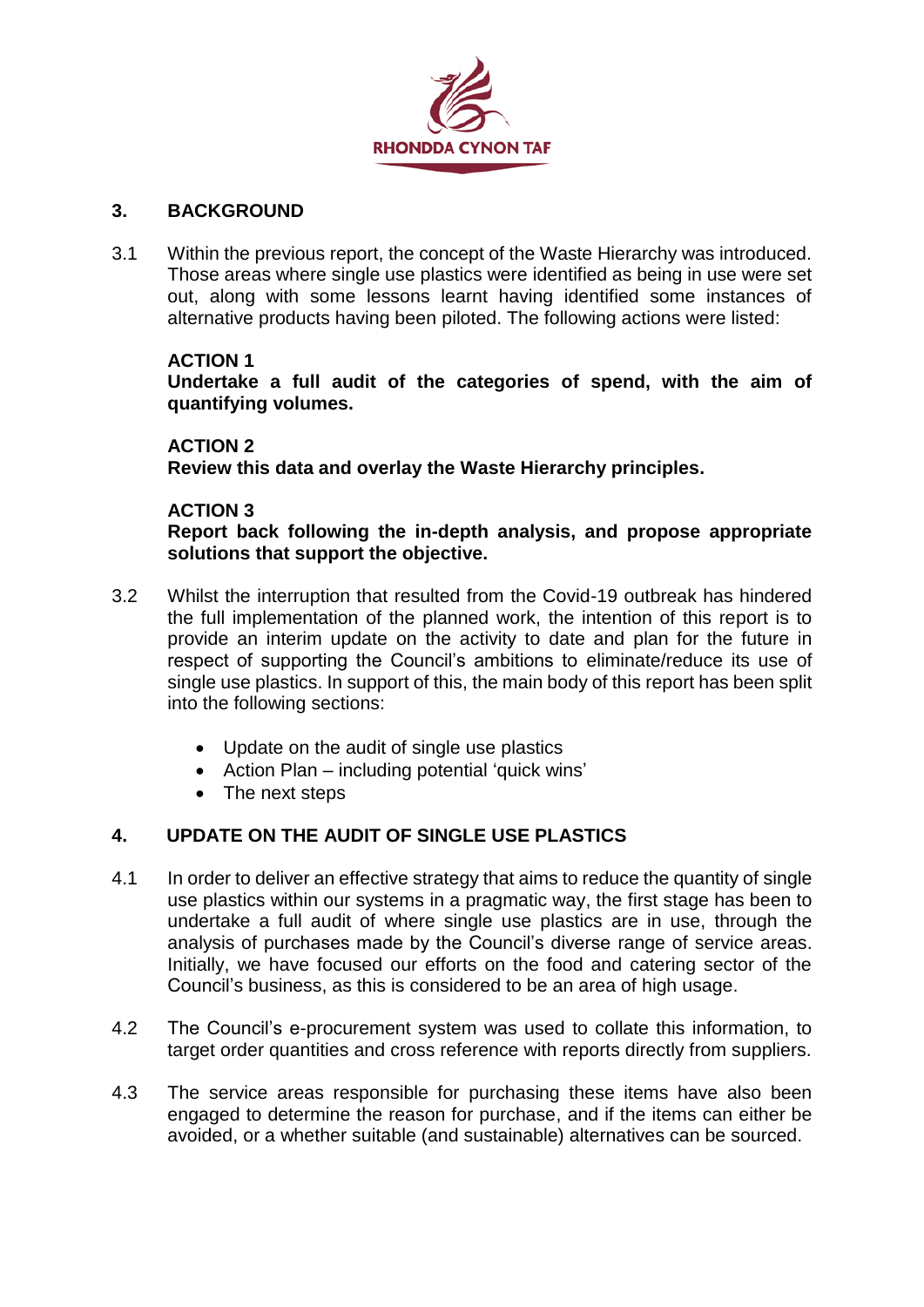

- 4.4 As part of the work completed to date, engagement has also taken place with relevant Cabinet Members to inform them of the milk carton recycling scheme in primary schools, and to gather ideas from them in respect of the most effective way to engage with school children.
- 4.5 The results of our analysis are summarised in Tables 1a and 1b below (these figures relate to the 2019/20 financial year). Note that further work is required across all of the other categories.

#### **TABLE 1a - top single use plastic items (non-schools, food and catering sector)**

| <b>Non-Schools 19/20</b>   |                  |  |
|----------------------------|------------------|--|
| Item                       | Total            |  |
| <b>7oz Cold Water Cup</b>  | 42,000           |  |
| <b>Std Plastic Knife</b>   | 2,000            |  |
| <b>Std Plastic Fork</b>    | 5,000            |  |
| <b>Std Plastic Stirrer</b> | 5,000            |  |
| Food Box                   | 1,800            |  |
| 4oz White plastic Dish     | 1,000            |  |
| <b>Oval salad Pack</b>     | 3.0 <sub>0</sub> |  |

**TABLE 1b - single use plastic items being purchased by comprehensive schools (food and catering sector)**

| <b>Comprehensive Schools 19/20</b> |         |  |  |
|------------------------------------|---------|--|--|
| Item                               | Total   |  |  |
| <b>Straws</b>                      | 4,000   |  |  |
| <b>7oz Cold Water Cup</b>          | 63,000  |  |  |
| Plastic Lids on food containers    | 35,250  |  |  |
| <b>Plastic Knife</b>               | 35,000  |  |  |
| <b>Plastic Fork</b>                | 305,000 |  |  |
| <b>Plastic Spoon</b>               | 37,000  |  |  |
| Plastic Tea Spoon                  | 20,000  |  |  |
| <b>Clear Container with Lid</b>    | 11,000  |  |  |
| Clear Container no lid             | 37,000  |  |  |
| Salad containers                   | 5,000   |  |  |

4.6 This data has been used to focus our efforts on identifying potential quick wins / alternative products. Please refer to Section 5 and Appendix A.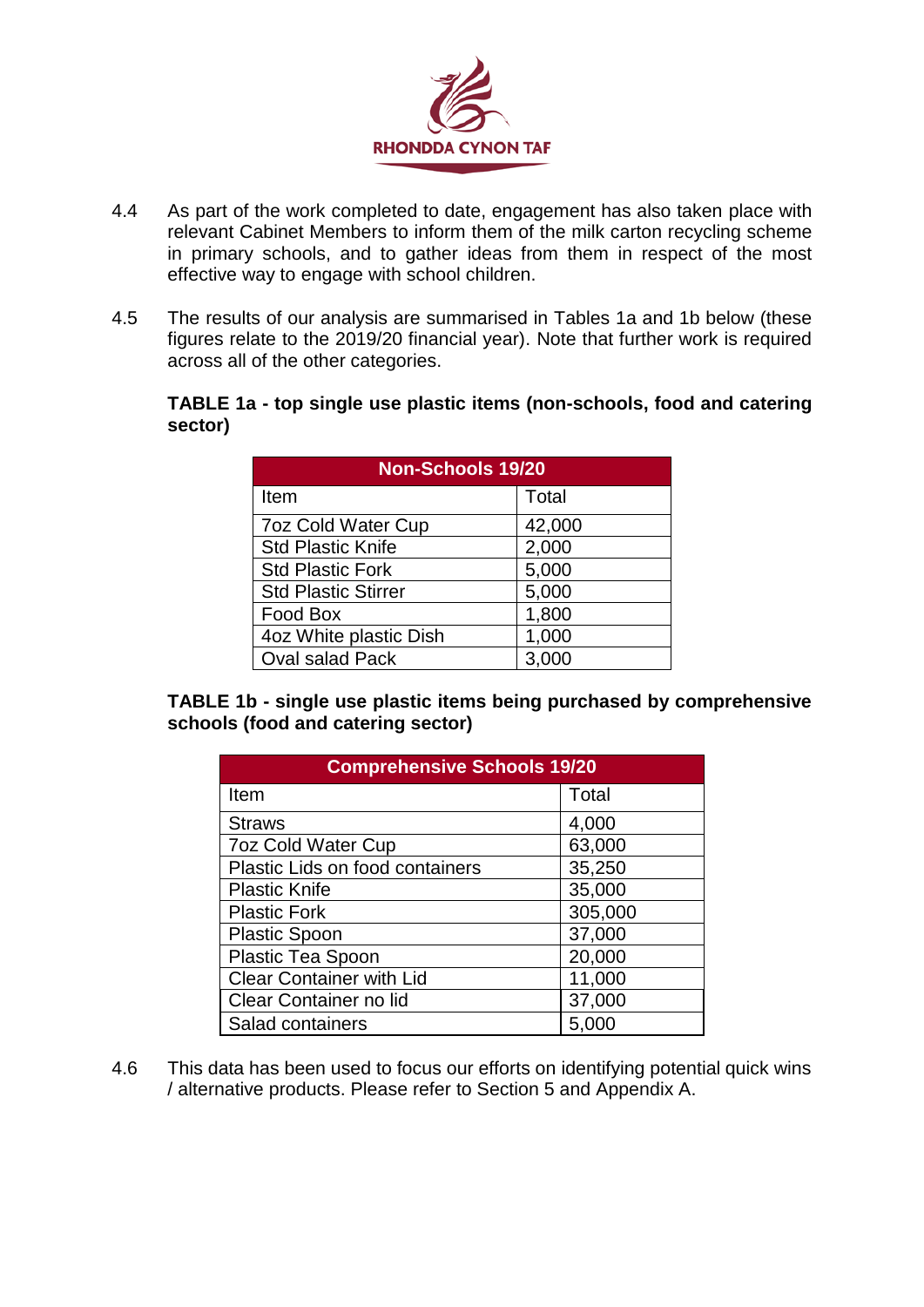

## **5. ACTION PLAN – INCLUDING POTENTIAL QUICK WINS**

- 5.1 The results of the audit now enables us to set out clear actions in respect of the food and catering sector. A draft Action Plan has been provided in Appendix A.
- 5.2 The Action Plan identifies those areas where more audit work is required, includes some 'quick wins' in respect of putting in place suitable alternatives and also includes a new area that has resulted from the impact of Covid-19, the use of plastics in PPE.
- 5.3 It should be noted that in some instances the impact of Covid-19 on our suppliers has slowed our progress on discussions to offer alternative products and packaging. This is because supplier's main focus during this time has been to ensure they can maintain their essential business.

### **6. THE NEXT STEPS**

6.1 Having piloted the audit process, work will now commence to roll this approach out across all of the other categories listed within the action plan. In order to deliver this work and to implement change, the following next steps have been identified:

#### **ACTION 1 – Target completion date of 31 December 2020**

- Implement the actions listed in respect of replacing single use plastics in the food and catering sector of the Council's non-school business
	- o We will work with the relevant service areas and suppliers with the aim of implementing suitable alternatives.
	- o When we secure suitable alternatives, all the single use plastics will be immediately removed from use and appropriately recycled.

#### **ACTION 2 – Target completion date of 31 March 2021**

- Begin to tackle the practice of single use plastics as listed within this report in the comprehensive school sector (*note that the primary school sector will not be overlooked from this work*).
	- We will:
	- o Work with schools and engage with their eco-committees with a view to establishing suitable alternatives.
	- o Work with our suppliers to ensure suitable alternatives can be put in place.

#### **ACTION 3 – Target dates will be set for specific categories, as environmentally friendly alternatives are sought**

 Undertake work with the relevant service areas, schools and associated suppliers in respect of all other categories of single use plastics, as listed within Appendix A.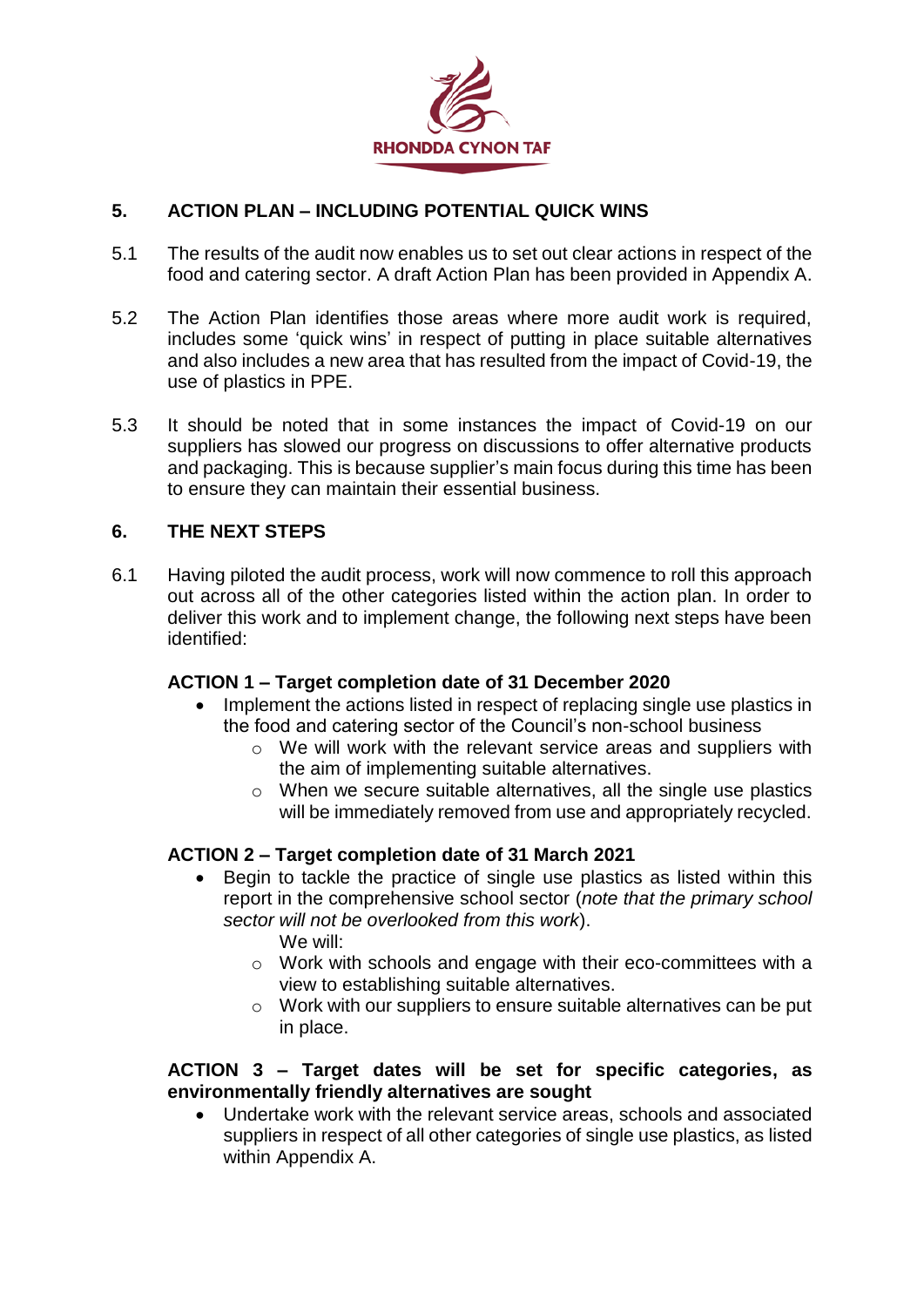

o We will set-up a working group including colleagues from Procurement, Amgen, Waste and Education to review alternative options.

#### **ACTION 4 – Report on progress to a future meeting of the Climate Change Cabinet Steering Group.**

### **7. EQUALITY AND DIVERSITY IMPLICATIONS**

7.1 There are no equality and diversity implications as a result of the recommendations set out in the report.

### **8. CONSULTATION**

8.1 There are no consultation requirements emanating from the recommendations set out in the report at this stage.

### **9. FINANCIAL IMPLICATION(S)**

9.1 Currently, there are no direct financial implications as a result of the recommendations made within this report.

## **10. LEGAL IMPLICATIONS** *OR* **LEGISLATION CONSIDERED**

10.1 There are no legal or legislative implications emanating from the recommendations set out in the report.

#### **11. LINKS TO CORPORATE AND NATIONAL PRIORITIES AND THE WELL-BEING OF FUTURE GENERATIONS ACT**

11.1 This report seeks to set out the arrangements required to support the Council in reducing its use of single use plastics, in doing so the recommendations to reduce the impact the Council and its residents and businesses have on the environment and respond to the issues set out in the Committee on Climate Change Report – Net Zero. The future actions that arise as a result of the recommendations in this report will be considered by the Council's Cabinet and it will take full regard to the seven national wellbeing goals.

#### **12. CONCLUSION**

- 12.1 This report sets out the activity that has taken place, together with the planned activity which aims to reduce and eliminate (where practicable) single use plastics across the Council.
- 12.2 The Action Plan provided at Appendix A will now be used to track progress.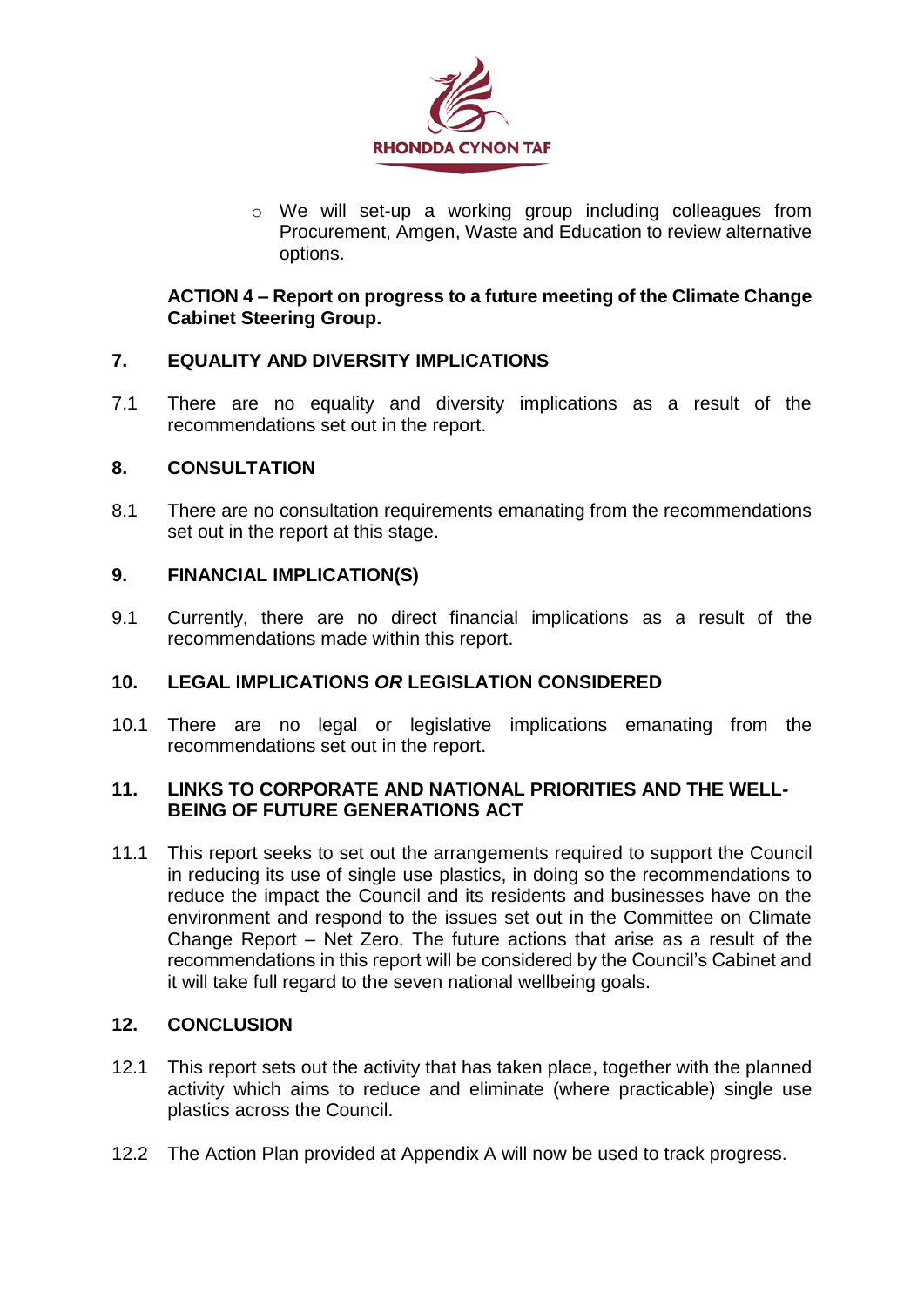

12.3 The Council is committed to addressing this important issue, and progress reports will be presented to the Climate Change Cabinet Steering Group to ensure appropriate scrutiny.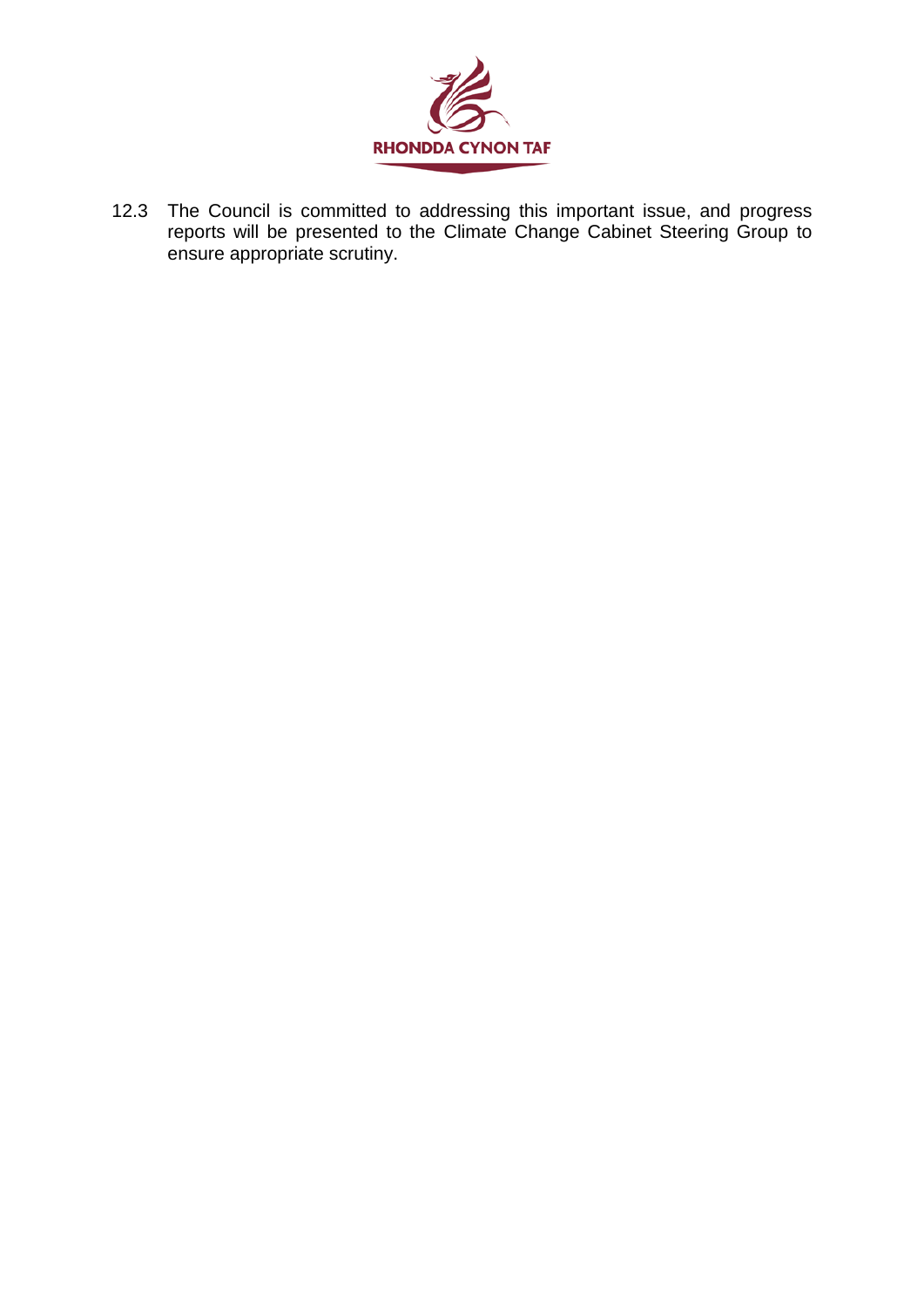

## **LOCAL GOVERNMENT ACT, 1972**

# **as amended by**

# **THE ACCESS TO INFORMATION ACT, 1985**

# **RHONDDA CYNON TAF COUNTY BOROUGH COUNCIL**

# **LIST OF BACKGROUND PAPERS**

## **CLIMATE CHANGE CABINET STEERING GROUP**

## **16TH NOVEMBER 2020**

## **Report of the Director of Human Resources**

**Author: Gemma Ellis - Procurement Manager - Operations & Projects**

**REDUCING THE USE OF SINGLE USE PLASTICS IN ALL COUNCIL CONTRACTS AND PREMISES**

Background Papers: None.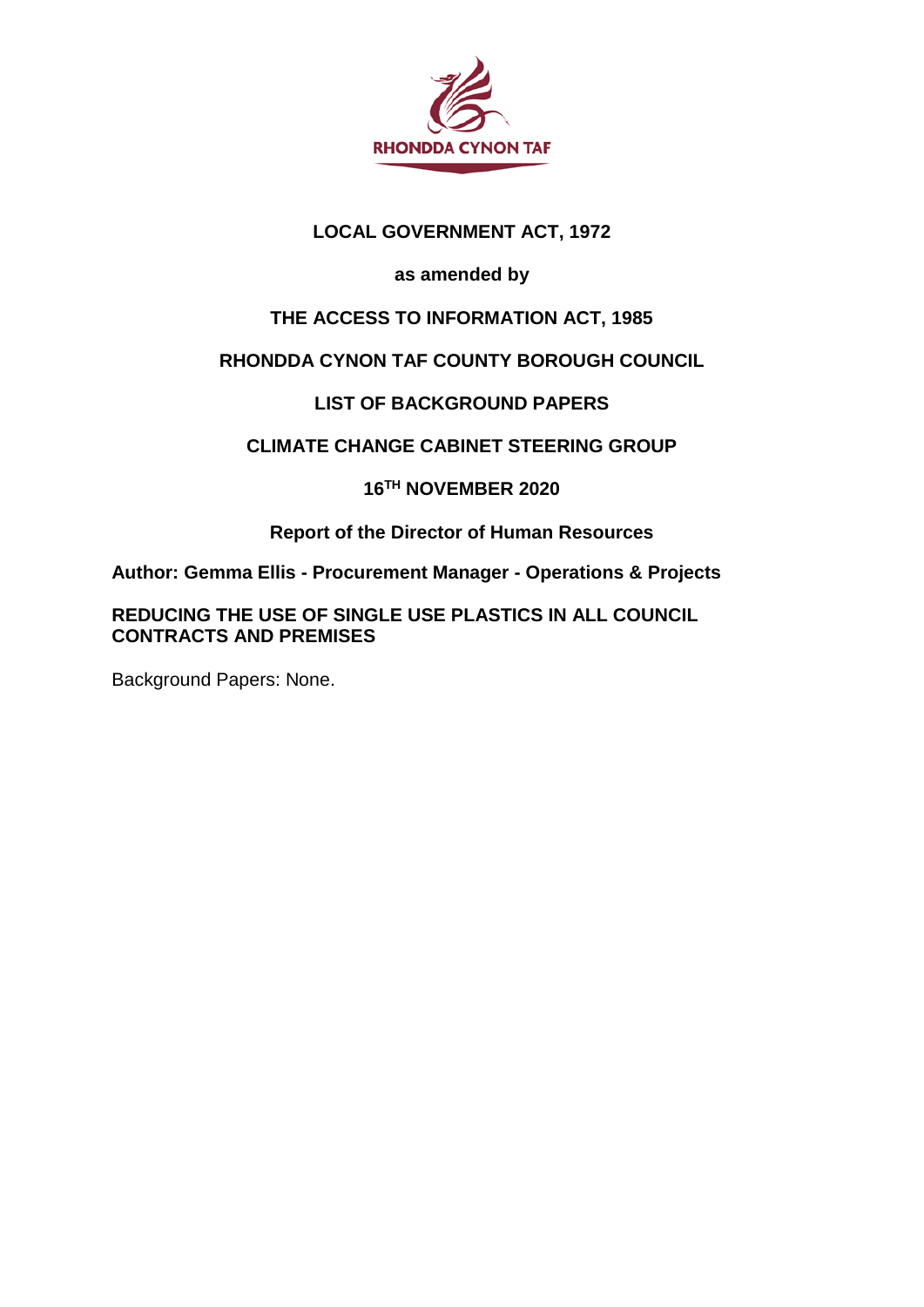

# **APPENDIX A – ACTION PLAN FOR THE REDUCTION / ELIMINATION OF SINGLE USE PLASTICS**

| <b>Examples of single-use</b><br>plastics in use / area to<br>be reviewed                                                                                                                                          | <b>Proposed actions</b>                                                                                                                                                                                                                               | Possible alternatives or<br>solutions                                                                                                           | Timescale &<br><b>Update on Progress</b> |
|--------------------------------------------------------------------------------------------------------------------------------------------------------------------------------------------------------------------|-------------------------------------------------------------------------------------------------------------------------------------------------------------------------------------------------------------------------------------------------------|-------------------------------------------------------------------------------------------------------------------------------------------------|------------------------------------------|
| Food and catering provision – non schools (for example hot & cold drink provisions at staff canteens, residential homes for<br>the elderly, leisure centres, tourism establishments, internal and external events) |                                                                                                                                                                                                                                                       |                                                                                                                                                 |                                          |
| Plastic Cutlery (knife, fork,<br>spoon)                                                                                                                                                                            | Help raise awareness of these measures<br>across the procurement leads within the<br>Council's business areas.<br>Remove these items from the e-<br>procurement catalogue.<br>This will prevent staff from being able to<br>order them in the future. | Help<br>those<br>service<br>transition<br>through<br>the<br>provision of steel cutlery for<br>re-use and encourage staff<br>to bring their own. | November 2020                            |
| <b>7oz Cold Water Cup</b>                                                                                                                                                                                          | Remove these items from the e-<br>procurement catalogue.<br>This will prevent staff from being able to<br>order them in the future.                                                                                                                   | Encourage the use of<br>glass and/or provide<br>reusable polycarbonate<br>tumblers/beakers.                                                     | November 2020                            |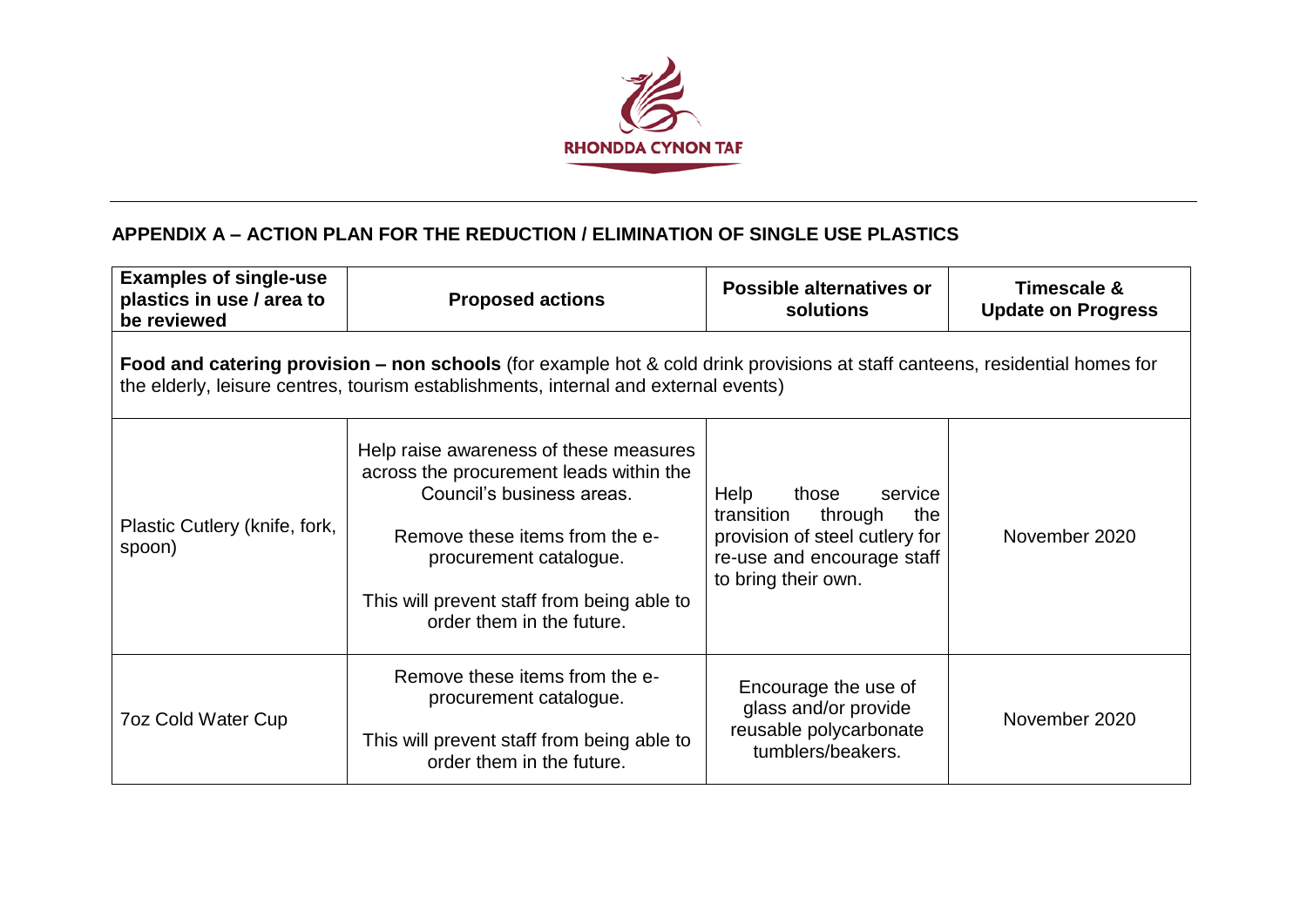

| <b>Examples of single-use</b><br>plastics in use / area to<br>be reviewed | <b>Proposed actions</b>                                                                                                             | Possible alternatives or<br>solutions                                                                 | <b>Timescale &amp;</b><br><b>Update on Progress</b> |
|---------------------------------------------------------------------------|-------------------------------------------------------------------------------------------------------------------------------------|-------------------------------------------------------------------------------------------------------|-----------------------------------------------------|
|                                                                           |                                                                                                                                     | Encourage individuals to<br>use their own reusable<br>water bottles.                                  |                                                     |
| <b>Plastic Straw</b>                                                      | Remove these items from the e-<br>procurement catalogue.<br>This will prevent staff from being able to<br>order them in the future. | Review if absolutely<br>necessary.<br>If in the cases where<br>straws are needed, change<br>to Paper. | November 2020                                       |
| 4oz White plastic Dish                                                    | Investigate the potential to remove this<br>item, and if a suitable alternative is<br>available.                                    | N/A                                                                                                   | November 2020                                       |
| <b>Plastic salad bowls</b>                                                | Investigate the potential to remove this<br>item, and if a suitable alternative is<br>available.                                    | N/A                                                                                                   | November 2020                                       |
|                                                                           | Food and catering provision - Comprehensive Schools                                                                                 |                                                                                                       |                                                     |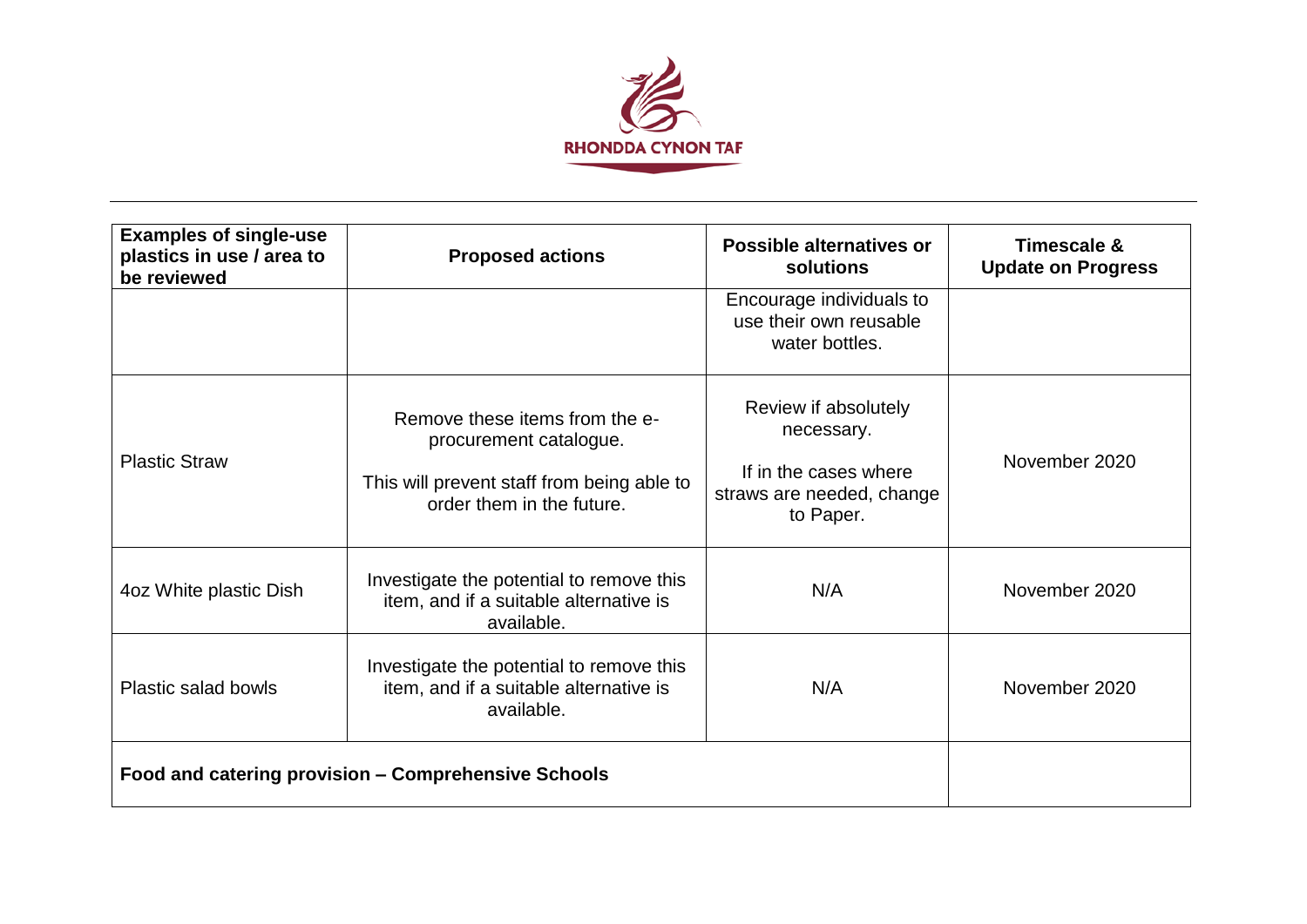

| <b>Examples of single-use</b><br>plastics in use / area to<br>be reviewed                                                                                                                                                              | <b>Proposed actions</b>                                                                                                                                                                                                                                  | <b>Possible alternatives or</b><br>solutions        | <b>Timescale &amp;</b><br><b>Update on Progress</b> |
|----------------------------------------------------------------------------------------------------------------------------------------------------------------------------------------------------------------------------------------|----------------------------------------------------------------------------------------------------------------------------------------------------------------------------------------------------------------------------------------------------------|-----------------------------------------------------|-----------------------------------------------------|
| We now have all of the<br>data relating to the<br>purchase of single use<br>plastics within the food<br>and catering<br>arrangements in<br>comprehensive schools.                                                                      | Use the data, and engage with Catering<br>Services, suppliers, the schools and eco-<br>committees at schools to establish all<br>potential options in respect of suitable<br>alternatives.<br>Ensure that the Primary School sector is<br>also included. | To be confirmed following<br>in-depth consultation. | Target Date of 31 March<br>2021.                    |
| <b>Vending Machines</b>                                                                                                                                                                                                                |                                                                                                                                                                                                                                                          |                                                     |                                                     |
| Vending machines are in<br>use across a number of<br>Council establishments,<br>such as offices, leisure<br>centres and schools.<br>The drinks for sale within<br>these machines are<br>traditionally provided in<br>plastics bottles. | Work with contractors and suppliers to<br>find out more about their current<br>packaging and to see if there are any<br>plans to put in place a suitable<br>replacement for plastic.                                                                     | Not applicable at this<br>stage.                    | To be confirmed.                                    |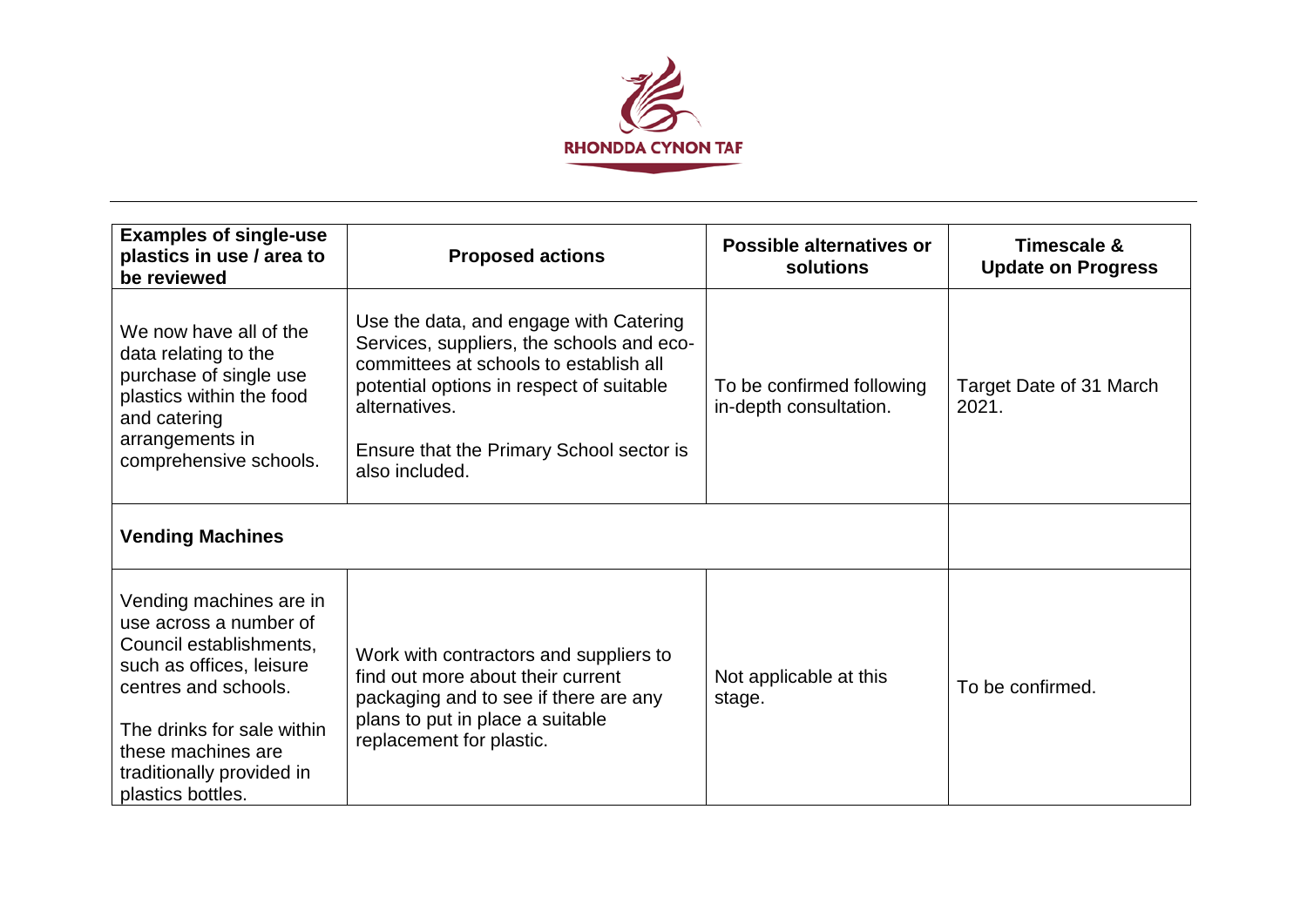

| <b>Examples of single-use</b><br>plastics in use / area to<br>be reviewed                                                                                                                                                                         | <b>Proposed actions</b>                                                                                                                                                                                                                                                                                                               | Possible alternatives or<br>solutions | Timescale &<br><b>Update on Progress</b> |  |
|---------------------------------------------------------------------------------------------------------------------------------------------------------------------------------------------------------------------------------------------------|---------------------------------------------------------------------------------------------------------------------------------------------------------------------------------------------------------------------------------------------------------------------------------------------------------------------------------------|---------------------------------------|------------------------------------------|--|
| <b>Cleaning / Janitorial Contracts</b>                                                                                                                                                                                                            |                                                                                                                                                                                                                                                                                                                                       |                                       |                                          |  |
| Our establishments are<br>currently cleaned by either<br>the Council's internal<br>cleaning service, or an<br>appointed contractor.<br>Due to the nature of the<br>cleaning products in use,<br>they are often held within<br>plastic containers. | Work with contractors and suppliers to<br>find out more about their current<br>packaging and to see if there are any<br>plans to make them more sustainable<br>Through discussion with suppliers<br>identify opportunities, for return/reuse of<br>containers.<br>Introduce antibacterial spray as opposed<br>to antibacterial wipes. | Not applicable at this<br>stage.      |                                          |  |
| The Delivery of Packaged Supplies                                                                                                                                                                                                                 |                                                                                                                                                                                                                                                                                                                                       |                                       |                                          |  |
| The Council receives<br>delivery of supplies<br>ranging from:                                                                                                                                                                                     | Working with suppliers to reduce<br>packaging wherever practicable.                                                                                                                                                                                                                                                                   | Not applicable at this<br>stage.      |                                          |  |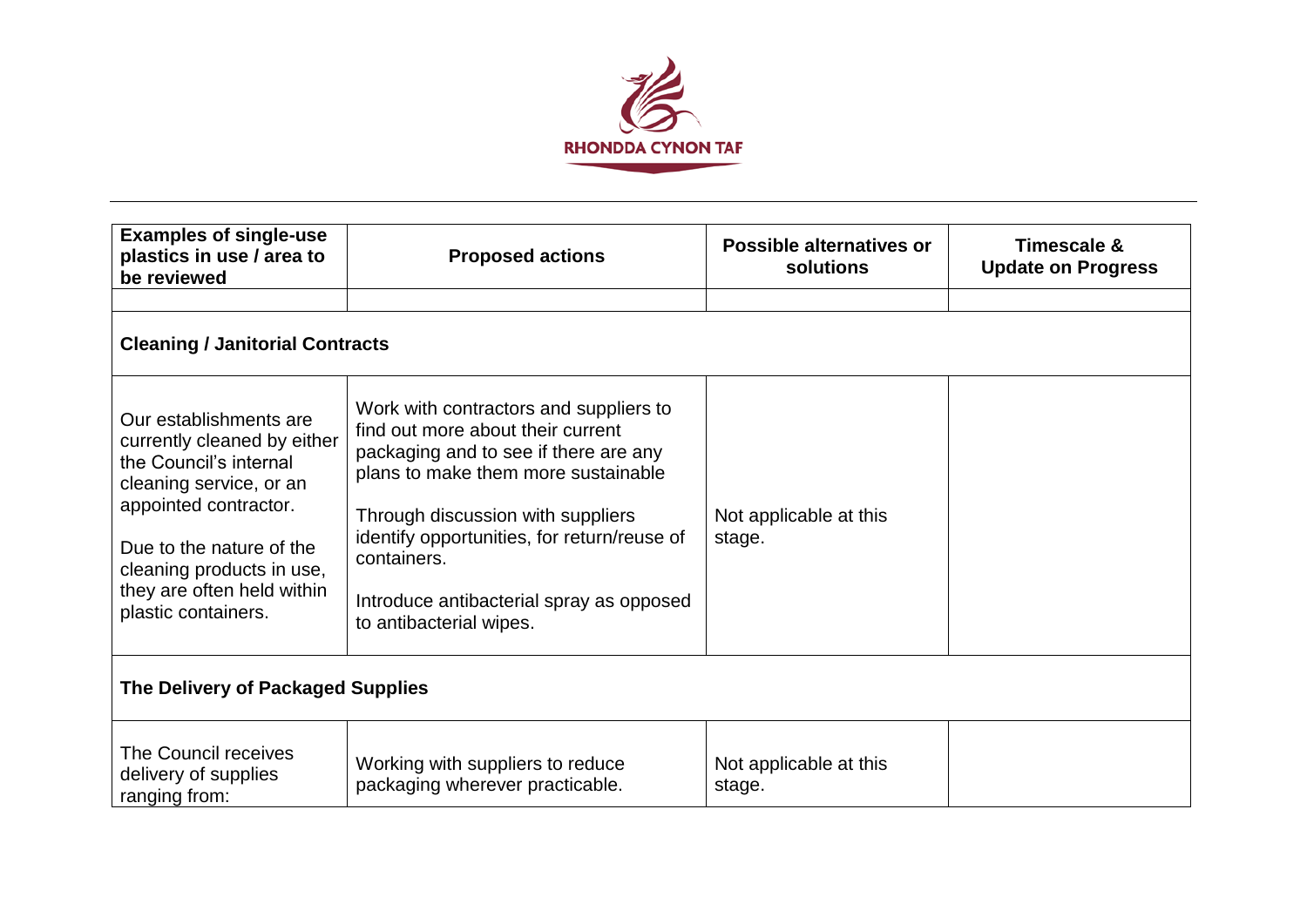

| <b>Examples of single-use</b><br>plastics in use / area to<br>be reviewed                              | <b>Proposed actions</b>                                                                                                                                  | <b>Possible alternatives or</b><br>solutions                                                       | <b>Timescale &amp;</b><br><b>Update on Progress</b>                                                                             |
|--------------------------------------------------------------------------------------------------------|----------------------------------------------------------------------------------------------------------------------------------------------------------|----------------------------------------------------------------------------------------------------|---------------------------------------------------------------------------------------------------------------------------------|
| Food<br>Stationery<br>I.T equipment<br>Office furniture                                                |                                                                                                                                                          |                                                                                                    |                                                                                                                                 |
| <b>Construction Projects</b>                                                                           |                                                                                                                                                          |                                                                                                    |                                                                                                                                 |
| All waste on construction<br>projects is currently<br>managed by appointed<br>contractors.             | A full review of the Council's standard<br>terms and conditions, particularly around<br>the management of waste in general is<br>required to take place. | Not applicable at this<br>stage.                                                                   |                                                                                                                                 |
| <b>Personal Protective Equipment (PPE)</b>                                                             |                                                                                                                                                          |                                                                                                    |                                                                                                                                 |
| Due to COVID19 the use<br>Personal<br>Protective<br>0f<br>has<br>Equipment<br>significantly increased. | A review of how items are currently being<br>disposed of will be undertaken and<br>reported.                                                             | With the current Covid 19<br>situation, it is not currently<br>practical to review this<br>matter. | Currently in progress with<br>reusable face coverings<br>being provided to all<br>school staff and pupils and<br>Council staff. |